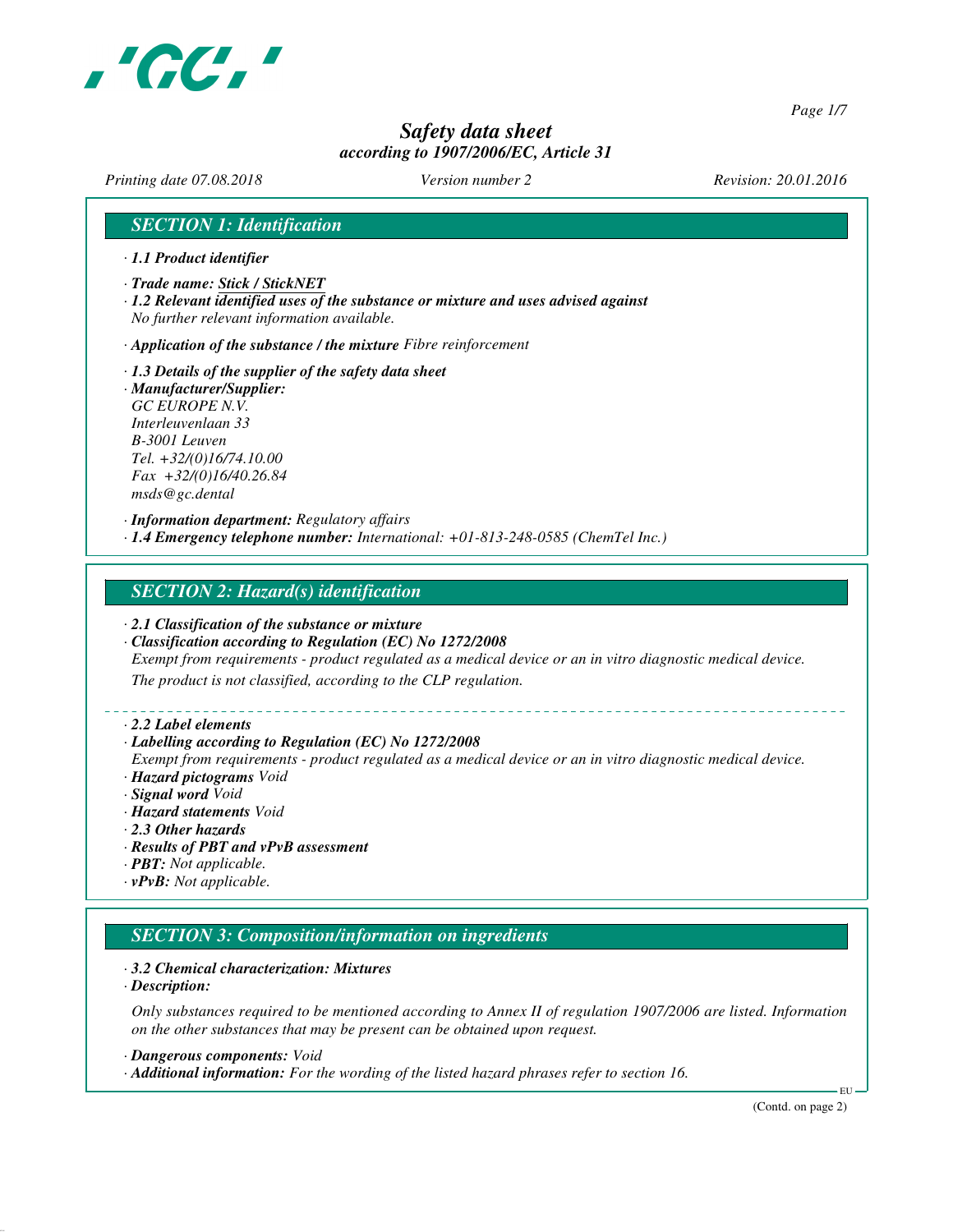*Printing date 07.08.2018 Version number 2 Revision: 20.01.2016*

*Trade name: Stick / StickNET*

(Contd. of page 1)

### *SECTION 4: First-aid measures*

*· 4.1 Description of first aid measures*

#### *· General information:*

*No special measures required.*

- *If symptoms persist consult doctor.*
- *· After inhalation: Take affected persons into fresh air and keep quiet.*
- *· After skin contact:*
- *Generally the product does not irritate the skin. Immediately rinse with water.*
- *· After eye contact:*

*Rinse opened eye for several minutes under running water. If symptoms persist, consult a doctor.*

*· After swallowing:*

*Rinse out mouth and then drink plenty of water. If symptoms persist consult doctor.*

*· 4.2 Most important symptoms and effects, both acute and delayed No further relevant information available.*

*· 4.3 Indication of any immediate medical attention and special treatment needed*

*No further relevant information available.*

## *SECTION 5: Fire-fighting measures*

- *· 5.1 Extinguishing media*
- *· Suitable extinguishing agents:*

*CO2, extinguishing powder or water spray. Fight larger fires with water spray or alcohol resistant foam. Use fire fighting measures that suit the environment.*

- *· For safety reasons unsuitable extinguishing agents: Water with full jet*
- *· 5.2 Special hazards arising from the substance or mixture*

*Formation of toxic gases is possible during heating or in case of fire.*

- *· 5.3 Advice for firefighters*
- *· Protective equipment: Wear self-contained respiratory protective device.*

*· Additional information*

*Dispose of fire debris and contaminated fire fighting water in accordance with official regulations.*

### *SECTION 6: Accidental release measures*

- *· 6.1 Personal precautions, protective equipment and emergency procedures Remove persons from danger area.*
- *· 6.2 Environmental precautions: Do not allow product to reach sewage system or any water course. Do not allow to penetrate the ground/soil.*
- *Do not allow to enter sewers/ surface or ground water.*
- *· 6.3 Methods and material for containment and cleaning up: Pick up mechanically.*

*Dispose of the collected material according to regulations.*

*· 6.4 Reference to other sections*

*See Section 7 for information on safe handling.*

*See Section 8 for information on personal protection equipment.*

*See Section 13 for disposal information.*

(Contd. on page 3)

EU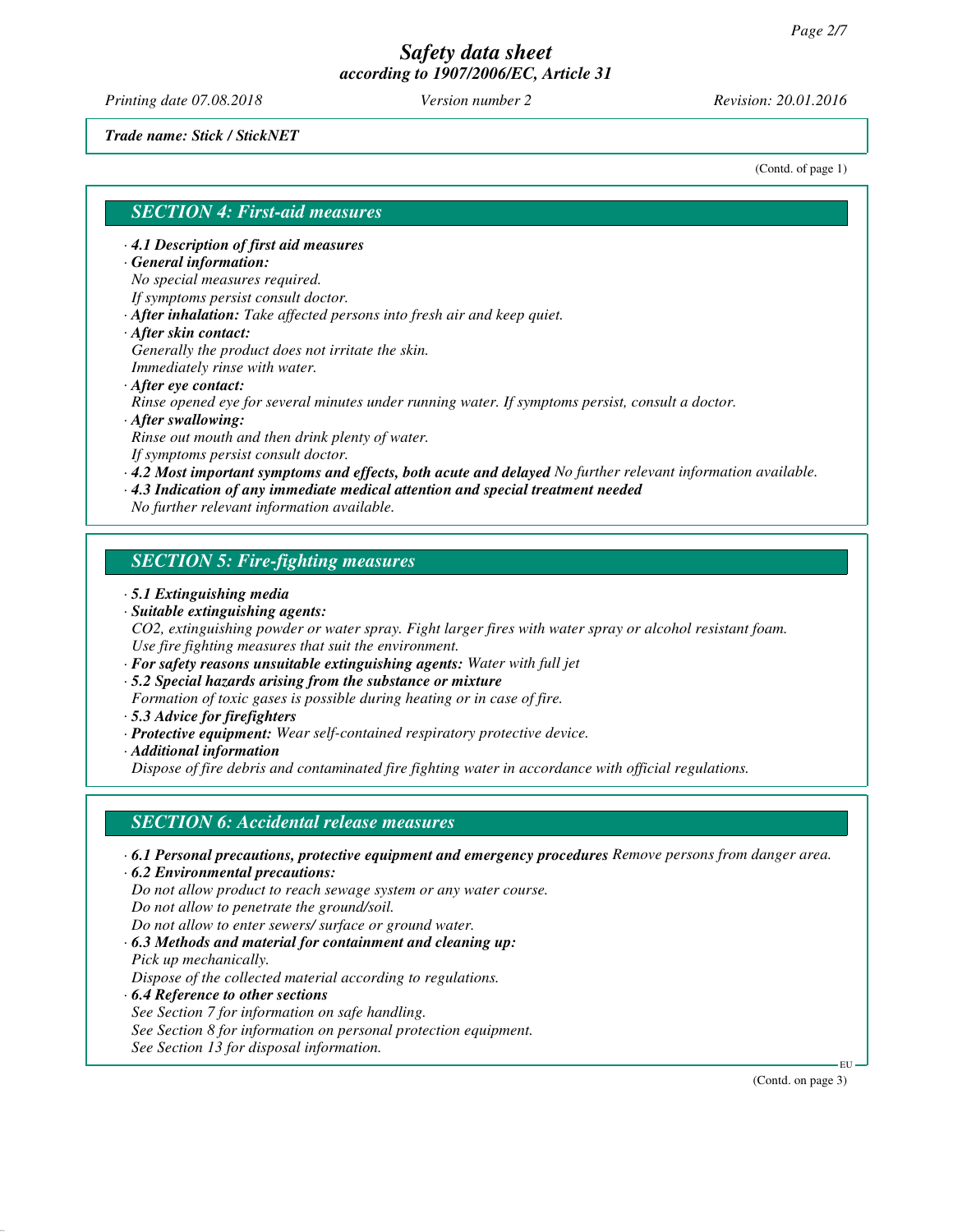*Printing date 07.08.2018 Version number 2 Revision: 20.01.2016*

#### *Trade name: Stick / StickNET*

(Contd. of page 2)

## *SECTION 7: Handling and storage*

*· 7.1 Precautions for safe handling Prevent formation of dust. Any deposit of dust which cannot be avoided must be regularly removed.*

*· Information about protection against explosions and fires: Dust can combine with air to form an explosive mixture.*

*· 7.2 Conditions for safe storage, including any incompatibilities*

*· Storage:*

*· Requirements to be met by storerooms and receptacles: Store only in unopened original receptacles.*

*· Information about storage in one common storage facility: Store away from foodstuffs.*

*· Further information about storage conditions: None.*

*· 7.3 Specific end use(s) No further relevant information available.*

### *SECTION 8: Exposure controls/personal protection*

*· Additional information about design of technical systems: No further data; see item 7.*

*· 8.1 Control parameters*

*· Components with limit values that require monitoring at the workplace:*

*The product does not contain any relevant quantities of materials with critical values that have to be monitored at the workplace.*

*· Additional information: The lists that were valid during the creation were used as basis.*

- *· 8.2 Exposure controls*
- *· Personal protective equipment:*
- *· General protective and hygienic measures:*

*The usual precautionary measures for handling chemicals should be followed. Do not inhale dust / smoke / mist.*

*Wash hands before breaks and at the end of work.*

- *· Breathing equipment: Suitable respiratory protective device recommended.*
- *· Protection of hands: Protective gloves*

*· Material of gloves*

*The selection of the suitable gloves does not only depend on the material, but also on further marks of quality and varies from manufacturer to manufacturer. As the product is a preparation of several substances, the resistance of the glove material can not be calculated in advance and has therefore to be checked prior to the application.*

*· Penetration time of glove material*

*The exact break through time has to be found out by the manufacturer of the protective gloves and has to be observed.*

*· Eye protection: Safety glasses*

# *SECTION 9: Physical and chemical properties*

- *· 9.1 Information on basic physical and chemical properties*
- *· General Information*

| $\cdot$ Appearance: |                               |
|---------------------|-------------------------------|
| Form:               | Solid                         |
| Color:              | White                         |
| $\cdot$ Odor:       | <i><u><b>Odorless</b></u></i> |
| ⋅ Odor threshold:   | Not determined.               |

(Contd. on page 4)

EU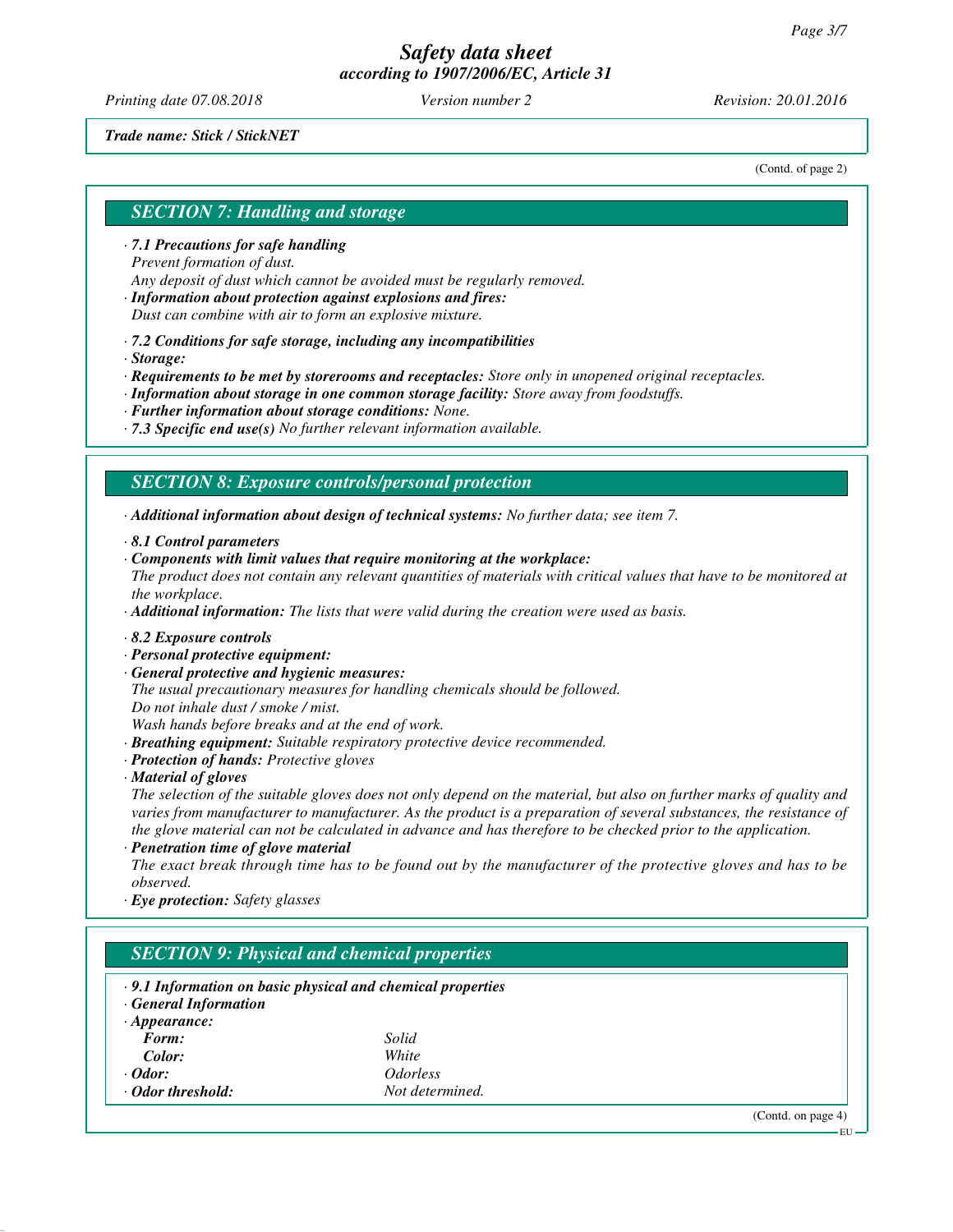*Printing date 07.08.2018 Version number 2 Revision: 20.01.2016*

*Trade name: Stick / StickNET*

|                                                            |                                               | (Contd. of page 3) |
|------------------------------------------------------------|-----------------------------------------------|--------------------|
| $\cdot$ pH-value:                                          | Not applicable.                               |                    |
| $\cdot$ Change in condition                                |                                               |                    |
| <b>Melting point/Melting range:</b>                        | Undetermined.                                 |                    |
| <b>Boiling point/Boiling range:</b>                        | Undetermined.                                 |                    |
| · Flash point:                                             | Not applicable.                               |                    |
| · Flammability (solid, gaseous):                           | Not determined.                               |                    |
| · Ignition temperature:                                    | Undetermined.                                 |                    |
| $\cdot$ Decomposition temperature:                         | Not determined.                               |                    |
| $\cdot$ Auto igniting:                                     | Product is not selfigniting.                  |                    |
| · Danger of explosion:                                     | Product does not present an explosion hazard. |                    |
| $\cdot$ Explosion limits:                                  |                                               |                    |
| Lower:                                                     | Not determined.                               |                    |
| Upper:                                                     | Not determined.                               |                    |
| $\cdot$ Vapor pressure:                                    | Not applicable.                               |                    |
| $\cdot$ Density:                                           | Not determined.                               |                    |
| $\cdot$ Relative density                                   | Not determined.                               |                    |
| · Vapor density                                            | Not applicable.                               |                    |
| $\cdot$ Evaporation rate                                   | Not applicable.                               |                    |
| · Solubility in / Miscibility with                         |                                               |                    |
| Water:                                                     | <i>Insoluble.</i>                             |                    |
| · Partition coefficient (n-octanol/water): Not determined. |                                               |                    |
| $\cdot$ Viscosity:                                         |                                               |                    |
| Dynamic:                                                   | Not applicable.                               |                    |
| Kinematic:                                                 | Not applicable.                               |                    |
| .9.2 Other information                                     | No further relevant information available.    |                    |

# *SECTION 10: Stability and reactivity*

*· 10.1 Reactivity No further relevant information available.*

*· 10.2 Chemical stability*

- *· Thermal decomposition / conditions to be avoided: No decomposition if used according to specifications.*
- *· 10.3 Possibility of hazardous reactions No dangerous reactions known.*
- *· 10.4 Conditions to avoid No further relevant information available.*
- *· 10.5 Incompatible materials: No further relevant information available.*
- *· 10.6 Hazardous decomposition products: No dangerous decomposition products known.*

### *\* SECTION 11: Toxicological information*

- *· 11.1 Information on toxicological effects*
- *· Acute toxicity: Based on available data, the classification criteria are not met.*
- *· LD/LC50 values that are relevant for classification: No further relevant information available.*
- *· Primary irritant effect:*
- *· on the skin: Based on available data, the classification criteria are not met.*

(Contd. on page 5) EU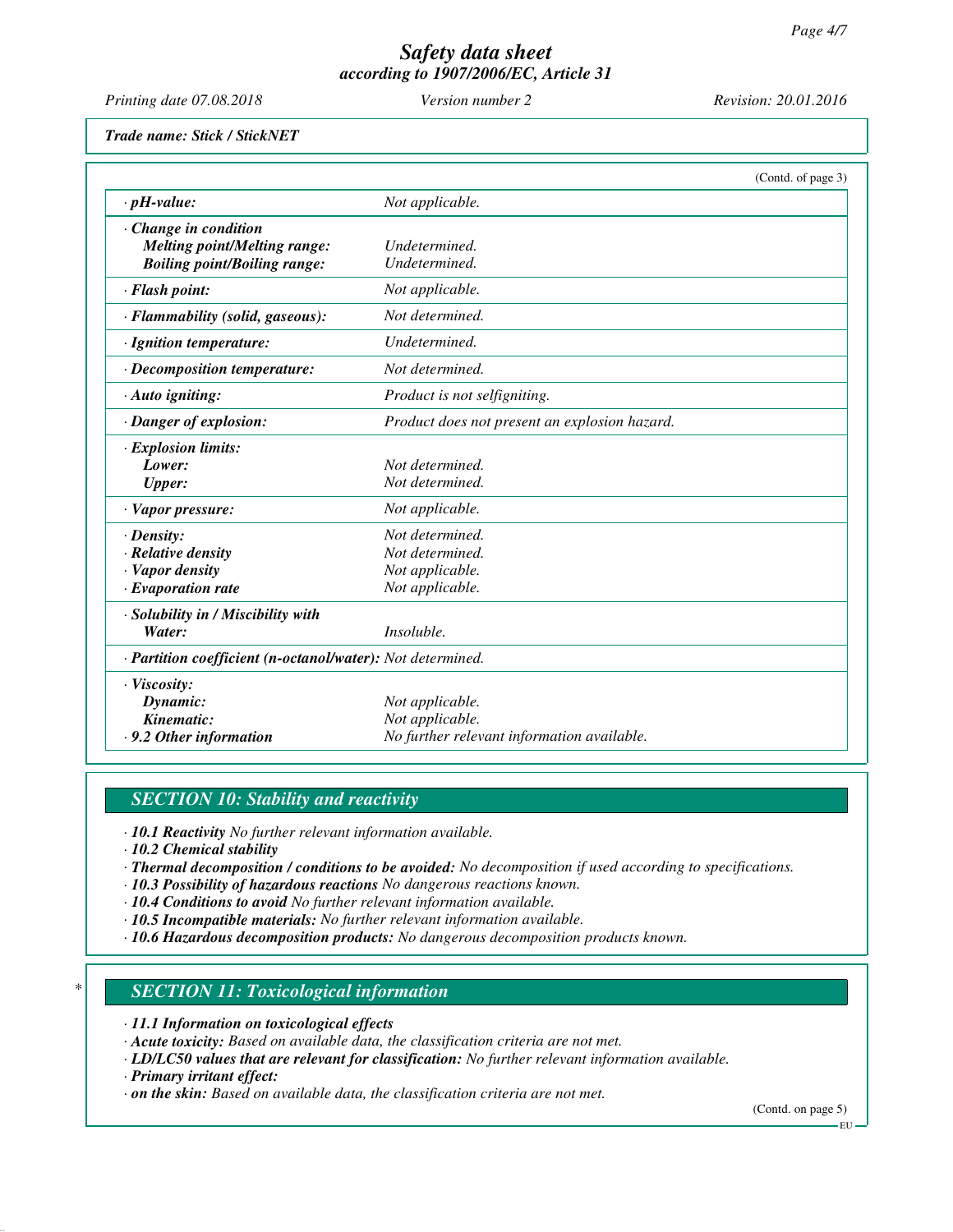*Printing date 07.08.2018 Version number 2 Revision: 20.01.2016*

(Contd. of page 4)

*Trade name: Stick / StickNET*

- *· on the eye: Based on available data, the classification criteria are not met.*
- *· Sensitization: Based on available data, the classification criteria are not met.*

*· Additional toxicological information:*

*· OSHA-Ca (Occupational Safety & Health Administration)*

*None of the ingredients is listed.*

*· Repeated dose toxicity No further relevant information available.*

- *· CMR effects (carcinogenity, mutagenicity and toxicity for reproduction) No further relevant information available.*
- *· Germ cell mutagenicity Based on available data, the classification criteria are not met.*
- *· Carcinogenicity Based on available data, the classification criteria are not met.*
- *· Reproductive toxicity Based on available data, the classification criteria are not met.*
- *· STOT-single exposure Based on available data, the classification criteria are not met.*
- *· STOT-repeated exposure Based on available data, the classification criteria are not met.*
- *· Aspiration hazard Based on available data, the classification criteria are not met.*

### *SECTION 12: Ecological information*

*· 12.1 Toxicity*

- *· Aquatic toxicity: No further relevant information available.*
- *· 12.2 Persistence and degradability No further relevant information available.*
- *· 12.3 Bioaccumulative potential No further relevant information available.*
- *· 12.4 Mobility in soil No further relevant information available.*
- *· Additional ecological information:*

*· General notes:*

*Water hazard class 1 (Self-assessment): slightly hazardous for water*

*Do not allow undiluted product or large quantities of it to reach ground water, water course or sewage system.*

- *· 12.5 Results of PBT and vPvB assessment*
- *· PBT: Not applicable.*
- *· vPvB: Not applicable.*
- *· 12.6 Other adverse effects No further relevant information available.*

### *\* SECTION 13: Disposal considerations*

- *· 13.1 Waste treatment methods*
- *· Recommendation:*

*Must not be disposed of together with household garbage. Do not allow product to reach sewage system. Contact waste processors for recycling information.*

*· Uncleaned packagings:*

*· Recommendation: Disposal must be made according to official regulations.*

# *SECTION 14: Transport information*

*· 14.1 UN-Number*

*· ADR, ADN, IMDG, IATA not regulated*

*· 14.2 UN proper shipping name · ADR, ADN, IMDG, IATA not regulated*

(Contd. on page 6)

EU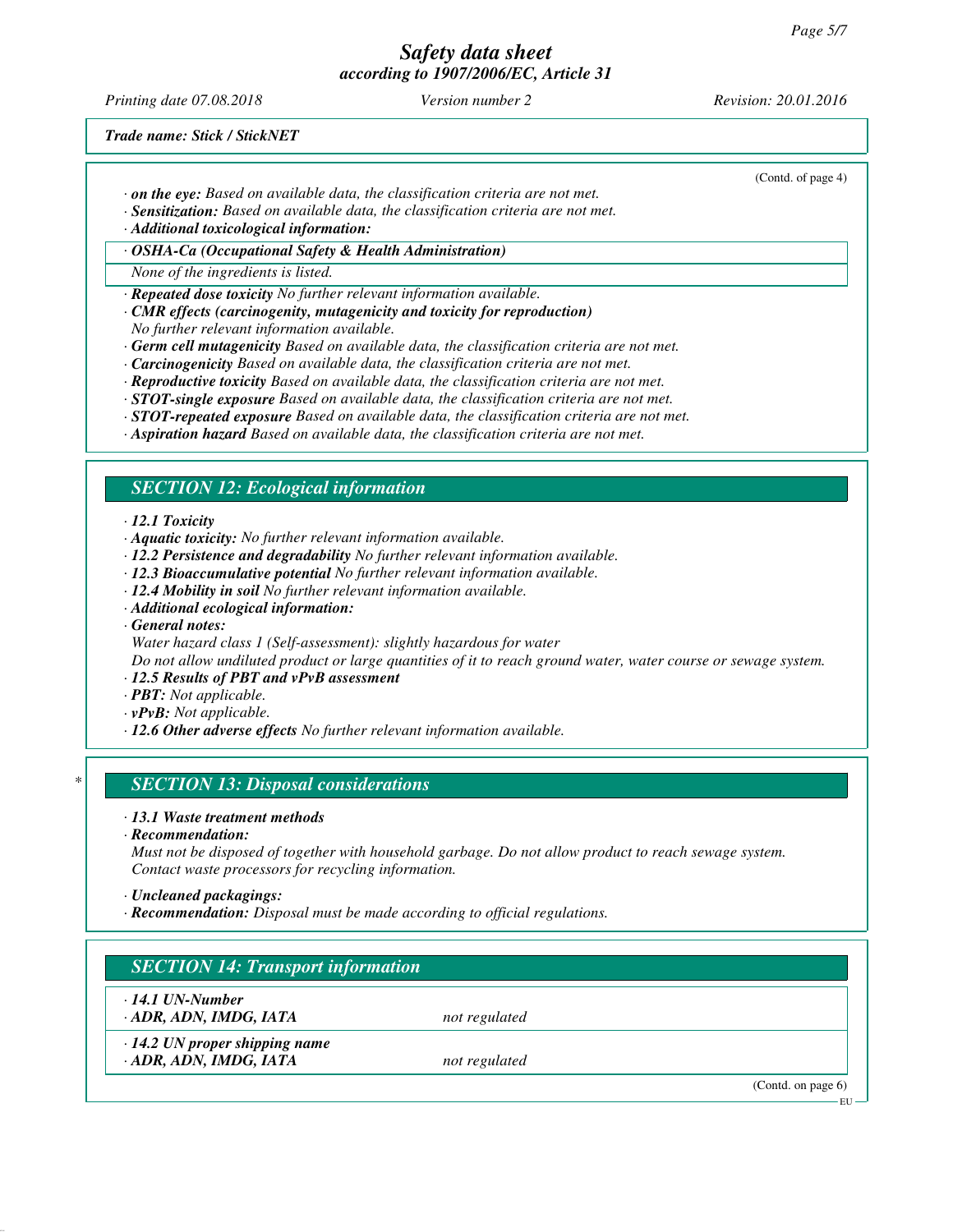*Printing date 07.08.2018 Version number 2 Revision: 20.01.2016*

*Trade name: Stick / StickNET*

|                                                                                                                   |                 | (Contd. of page $5$ ) |
|-------------------------------------------------------------------------------------------------------------------|-----------------|-----------------------|
| $\cdot$ 14.3 Transport hazard class(es)                                                                           |                 |                       |
| · ADR, ADN, IMDG, IATA<br>· Class                                                                                 | not regulated   |                       |
| $\cdot$ 14.4 Packing group<br>· ADR, IMDG, IATA                                                                   | not regulated   |                       |
| $\cdot$ 14.5 Environmental hazards:<br>$\cdot$ Marine pollutant:                                                  | No              |                       |
| $\cdot$ 14.6 Special precautions for user                                                                         | Not applicable. |                       |
| $\cdot$ 14.7 Transport in bulk according to Annex II of<br><b>MARPOL73/78 and the IBC Code</b><br>Not applicable. |                 |                       |
| · UN "Model Regulation":                                                                                          | not regulated   |                       |

# *SECTION 15: Regulatory information*

*· 15.1 Safety, health and environmental regulations/legislation specific for the substance or mixture · Sara*

*· Section 355 (extremely hazardous substances):*

*None of the ingredient is listed.*

*· Section 313 (Specific toxic chemical listings):*

*None of the ingredients is listed.*

*· Proposition 65*

*· Chemicals known to cause cancer:*

*None of the ingredients is listed.*

*· Chemicals known to cause reproductive toxicity for females:*

*None of the ingredients is listed.*

*· Chemicals known to cause reproductive toxicity for males:*

*None of the ingredients is listed.*

*· Chemicals known to cause developmental toxicity:*

*None of the ingredients is listed.*

*· Carcinogenic categories*

*· EPA (Environmental Protection Agency)*

*None of the ingredients is listed.*

*· TLV (Threshold Limit Value established by ACGIH)*

*94-36-0 Dibenzoyl peroxide A4*

*· MAK (German Maximum Workplace Concentration)*

*None of the ingredients is listed.*

*· NIOSH-Ca (National Institute for Occupational Safety and Health)*

*None of the ingredients is listed.*

*· Directive 2012/18/EU*

*· Named dangerous substances - ANNEX I None of the ingredients is listed.*

(Contd. on page 7)

EU